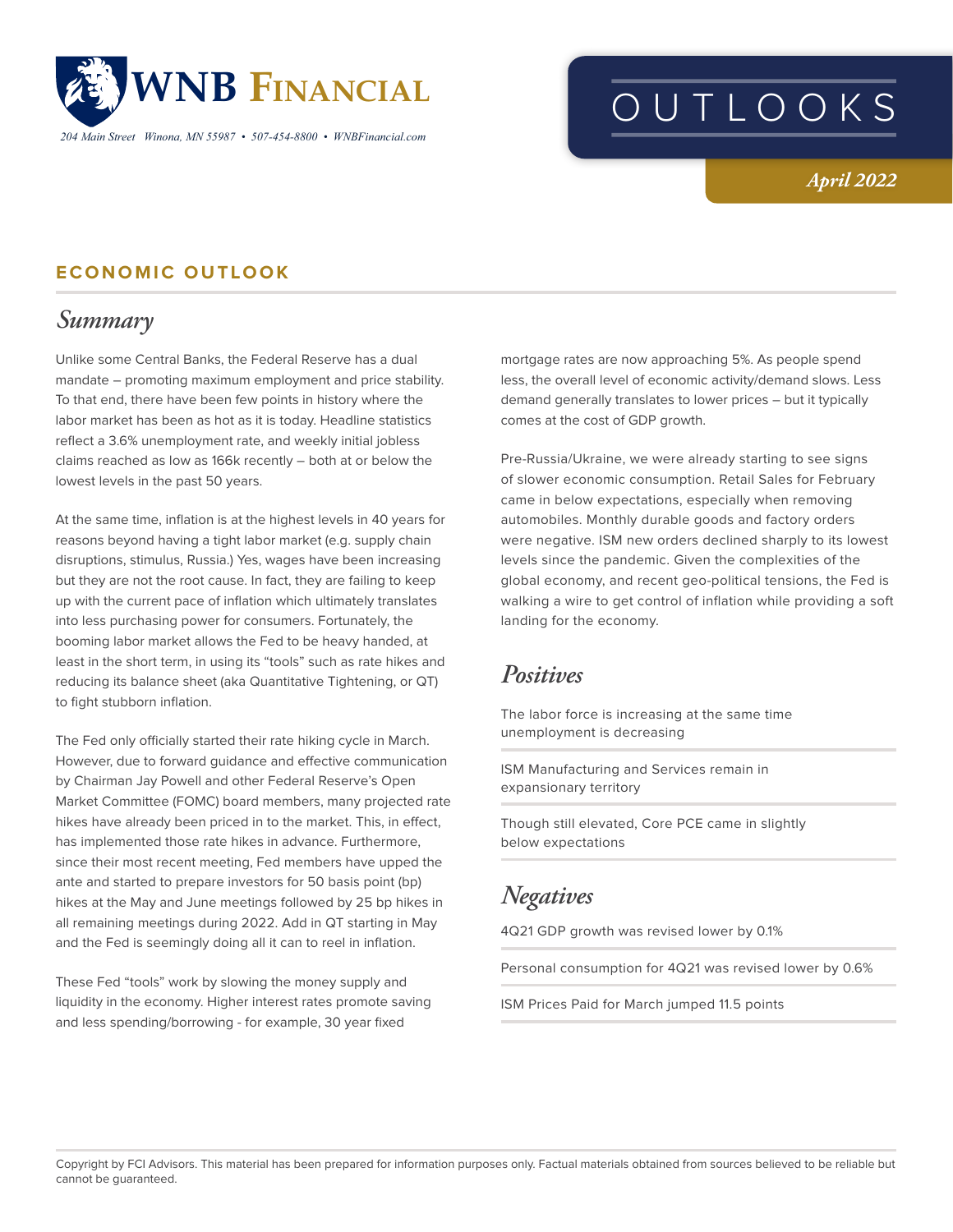

OUTLOOKS

#### *April 2022*

#### **EQUITY OUTLOOK**

### *Summary*

Domestic equity markets rebounded in March after finishing the first two months of the year in negative territory. Large growth stocks, which had led the declines, also drove the recovery as represented by the Russell 1000 Growth Index's 3.9% climb in March. The Russell 1000 Value, by contrast, finished the month higher by 2.8%. The 3.7% rally in the S&P 500 Index was far stronger than the 0.7% bump in the developed international MSCI EAFE Index and the 2.3% decline of MSCI Emerging Markets Index.

Issues plaguing capital markets were little changed during the month of March. Russia has indicated their intention to shift strategy in Ukraine. That along with ongoing negotiations may reduce the risk of greater Western involvement to some degree but the potential for escalation remains. Inflation tensions remain elevated but there has been some hope the Federal Reserve may be able to engineer a soft landing. Supply chains remain congested but each passing month gets us closer to the end of this crisis.

All in all, the rebound off lows of early March seems a bit premature given the level of risk and uncertainty in the near term. Stocks are likely to remain volatile over the coming

months and a retest of the recent market lows is quite likely. In April, the market's focus will also shift to corporate earnings. Earning results should be solid in aggregate but we are also likely to see greater dispersion of results as inflationary pressures and supply chain issues disproportionately impact certain companies and industries.

#### *Positives*

Covid no longer impacting markets

Equity fundamentals

*Negatives*

Inflation and the Fed's increasingly hawkish tone

Supply chain and labor shortages

Yield curve inversion

Copyright by FCI Advisors. This material has been prepared for information purposes only. Factual materials obtained from sources believed to be reliable but cannot be guaranteed.